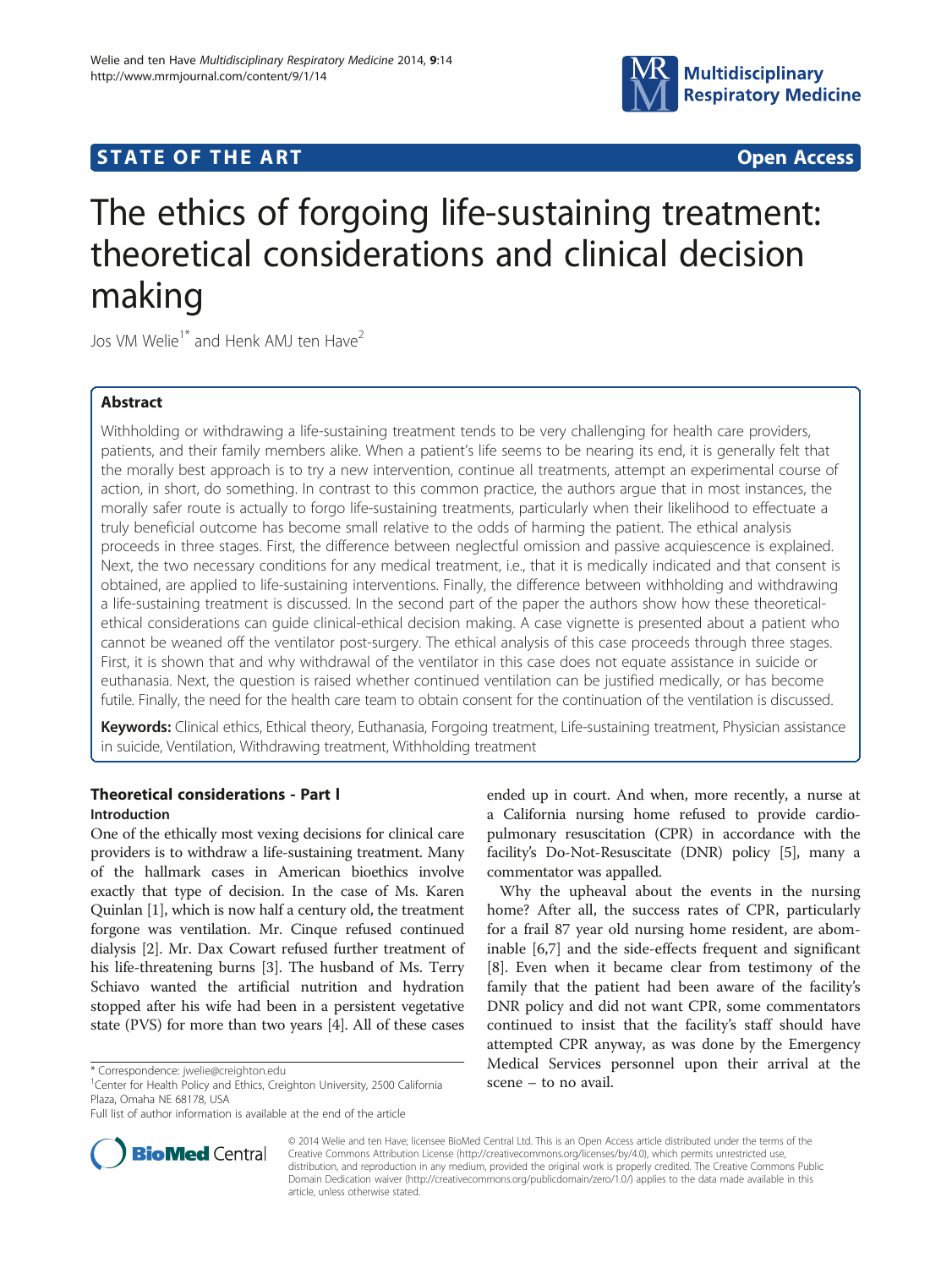This insistence on CPR reflects a widespread and deep seated angst about withholding or withdrawing any type of life-sustaining intervention. Although most professional care givers are aware of the potential harm that can come to their patients when certain life-sustaining treatments are attempted or continued, many assume that the morally safer route is to always provide the treatment rather than withhold or withdraw it [\[9\]](#page-6-0). But is it?

In this article we will argue that the aforementioned assumption is mistaken. We will show that in most instances, the morally safer route is to forgo life-sustaining treatments, particularly when their likelihood to effectuate a truly beneficial outcome has become small relative to the odds of actually harming the patient. We will argue that the burden of proof and justification does not rest on the health professional who wants to withhold or withdraw a life-sustaining treatment, but rather on the one who wants to initiate or continue such treatment. From an ethical perspective, the default is "do not treat."

#### To act or not to act

Medicine's preoccupation with non-treatment decisions seems unusual when compared with most other scenarios in life in which we face some kind of moral quandary. The designated driver does not run a moral risk if he decides not to accept the drink offered to him by a dear friend, but only when he does accept. If he caves in and accepts the drink, this moral risk materializes when he next gets into his car and drives himself and the members in his party back home. It is by doing certain things, by bringing about some kind of change in the natural course of events, that we become morally responsible.

This is why a thoracic surgeon about to embark on a lung transplant must carefully assess whether that modification of the patient's body is beneficial to the patient before starting the intervention; this is why she must first obtain the patient's consent to the surgery. In contrast, if the surgeon were to decide that a transplant is too dangerous for this frail patient, and hence rules out that treatment option, she does not need the patient's consent not to transplant.

Now there are situations in which we incur moral responsibility even if we did not do anything. Precisely because we have the freedom to act or not to act, to intervene or stand by, to assist or ignore, we can at times be held responsible for the things we did *not* do. Or to use the jargon of ethicists: We are always responsible for our commissions, but occasionally we are also responsible for our omissions. Other terms frequently used to label such morally reprehensible omissions are "failure" or "neglect."

The teacher who fails to help a struggling pupil incurs a moral risk. The mechanic who neglects to tighten the bolts incurs a moral risk. And likewise, the nurse

practitioner who fails to properly sterilize the injection site, or the respiratory technologist who neglects to inform the patient of common side-effects. What sets all these examples apart from other cases of passivity is that the protagonists did not do what they were morally obligated to do. A respiratory therapist is not obligated to disclose every possible side-effect; but she is obligated to inform the patient about serious or common sideeffects. A nurse practitioner is not morally obligated to verify that the manufacturer properly sterilizes each needle prior to packaging; but he is obligated to properly sterilize the injection site itself.

We can conclude, then, that every single time health care professionals decide to do something (i.e., commit an act), they are morally responsible for that decision and its consequences. But such moral responsibility does not always arise if a care giver decides not to act but remains passive instead. Such an omission is ethically blameworthy only if the care giver was morally obligated to act but failed to do so.

How does this translate to the domain of lifesustaining medical interventions? Any time pulmonologist Dr. P. hooks up a patient to a ventilator, she thereby incurs moral responsibility for that decision and its consequences. It does not matter whether the ventilation is a standard, even routine intervention that every pulmonologist would have initiated under the circumstances. If, for example, the patient is severely harmed as a result of the ventilation, Dr. P. should feel bad about that outcome. If, for example, it becomes clear that the patient had refused the ventilation but Dr. P. had forced the treatment onto the patient, she could be liable to charges of battery. However, the situation is more complex if Dr. P decides not to ventilate the patient. Now the question arises whether Dr. P. was morally obligated to initiate the ventilation.

#### The two necessary conditions for medical treatment

Two necessary conditions must be met before a health care professional is morally permitted to provide a treatment. Firstly, the treatment must be medically indicated. That is, the provider must conclude that given this patient's diagnosis and prognosis, treatment X has a reasonable chance of benefitting the patient and is unlikely to cause disproportionate harm.

Secondly, the patient (or the patient's proxy decision maker in case the patient herself is incompetent) must be informed about her diagnosis, prognosis, and the nature of treatment X, and must then consent to it. In rare circumstances, such as when an incompetent patient with a life-threatening condition is brought to the Emergency Room, the patient's consent may be presumed. But even then it is this "presumed consent" that fulfills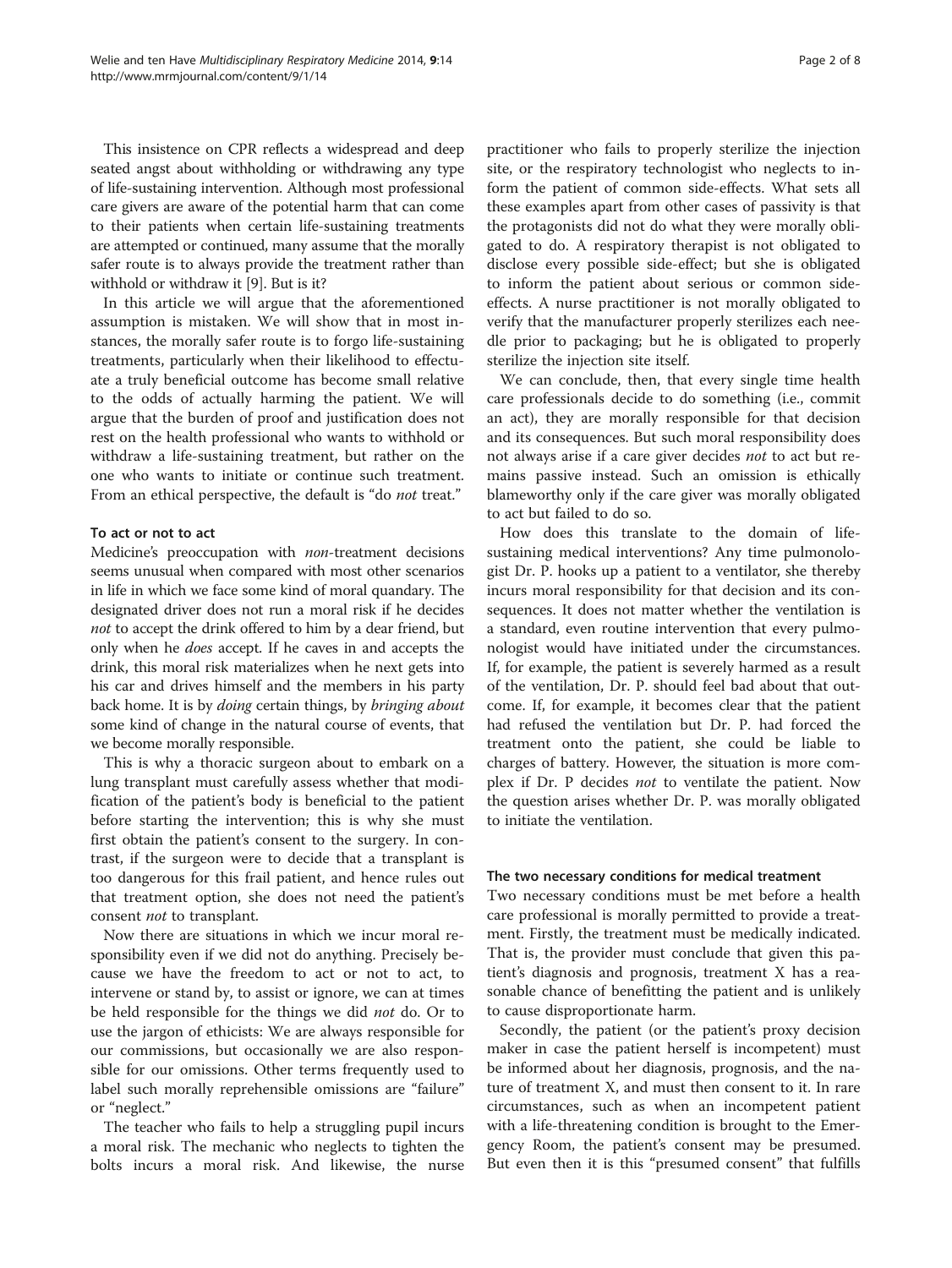the second necessary condition for initiating a medical intervention.

If either of these two necessary conditions is not met, a health care provider may not provide treatment. Thus, if Dr. P. decides that ventilation of patient A will not likely relieve the patient's symptoms or surely cause more harm than good, forgoing ventilation is not a form of neglect. Indeed, knowingly providing a treatment that is likely to be futile violates the bioethical principle of non-maleficence and may legally constitute battery if the foreseen harm actually occurs.

Suppose Dr. P. concludes instead that ventilation is medically indicated for patient A. She next informs her competent patient about his condition and his options, but the patient refuses the option of ventilation. Once again, a necessary condition for treatment has not been fulfilled. So the physician ethically may forgo the ventilation. Moreover, if she forces the ventilation onto the patient anyway, she may be liable to legal charges of battery.

#### Passive euthanasia

As straightforward as the foregoing analysis may seem, in real life it turns out to be very difficult to withhold or withdraw a life-sustaining treatment. Many health care providers believe that any omission of a life-sustaining treatment is tantamount to euthanasia or at least assistance in the patient's suicide. And health professionals are not the only ones to reason in this fashion. In one of the trials involving the American physician Jack Kevorkian (who assisted many patients in their suicides), the judge contended that "The distinction between assisted suicide and the withdrawal of life-support is a distinction without merit." [[10\]](#page-6-0).

The late American bioethicist James Rachels likewise tried to defend the morality of euthanasia by equating it to the withdrawal of life-sustaining treatment. To do so, he used a thought experiment about an uncle who is supposed to keep an eye on his little nephew while the latter is taking a bath. If the uncle pushes the kid under water and drowns him, surely he is guilty of murder, Rachels contends. Now suppose the kid falls while in the tub, hits his head, and unconsciously slips under water. If the uncle passively stands by without grabbing the kid, letting him drown instead, the uncle is equally responsible for the child's death even though he did not actually do anything. Apparently, so Rachels concludes, the difference between being active and remaining passive has no ethical significance [\[11\]](#page-6-0).

But the US Supreme rejected that conclusion, insisting instead that "the distinction between assisting suicide and withdrawing life-sustaining treatment.... is both important and logical; it is certainly rational" [[12\]](#page-7-0). To understand why the distinction is valid indeed, we need to remember our conclusion reached earlier: Not all instances of a physician's remaining passive amount to neglect. The physician must have failed to do what he was morally obligated to do. So was he morally obligated to provide the life-sustaining treatment?

If the health care team after a careful assessment of the patient's condition and the patient's own goals and interests is convinced that a particular life-sustaining treatment will do more harm than good, it should not attempt such treatment, even if the patient will surely die without. The team, then, is not like the second uncle in Rachels's thought experiment who stood by idly when he could have simply grabbed the kid out of the water. This health care team cannot grab the patient out of death's clutches. It is more akin to the sea captain who sees one of his sailors being swept overboard by a raging storm; jumping after him will be pointless.

Similarly, if the patient refusing the life-sustaining treatment is competent, one of the two necessary conditions for treatment discussed above is not fulfilled and hence the patient's health care providers are not ethically permitted to start the treatment. It may be the case that the patient is refusing the treatment in an attempt to end his life. But even if the refusal is suicidal, that does not mean the health care team is assisting the patient in his suicide. The team simply has no ethical mandate to start the life-sustaining treatment when a competent patient refuses the treatment. For sure, the team members should inform the patient, counsel him, negotiate, and use any other respectful means to get the patient to at least try a life-sustaining treatment that is likely to be effective and unlikely to cause severe side-effects. But if a competent patient persists in his refusal, the health care team has no longer a choice in the matter, must abstain from the refused treatment, and hence cannot be responsible either for the patient's subsequent death.

So we can conclude that in order for health care providers to be liable to charges of passive euthanasia, they must be neglectful; they must have failed to provide a treatment that is both medically indicated and consented to by the patient.

But there is more. For the team's abstention of treatment to qualify as passive euthanasia, it must first qualify as "euthanasia." That is to say, the decision to abstain from further treatment must be aimed at securing the patient's death. Consider the case of Karen Quinlan again. After she had been in a PVS for more than a year and after much legal wrestling, it was finally decreed that the ventilator should be removed. But upon weaning Ms. Quinlan from the ventilator, she continued to breathe on her own (and actually lived for nine more years until dying from a pneumonia). Now if the health care providers, surprised by her survival, had exclaimed "That was not supposed to happen! We had planned for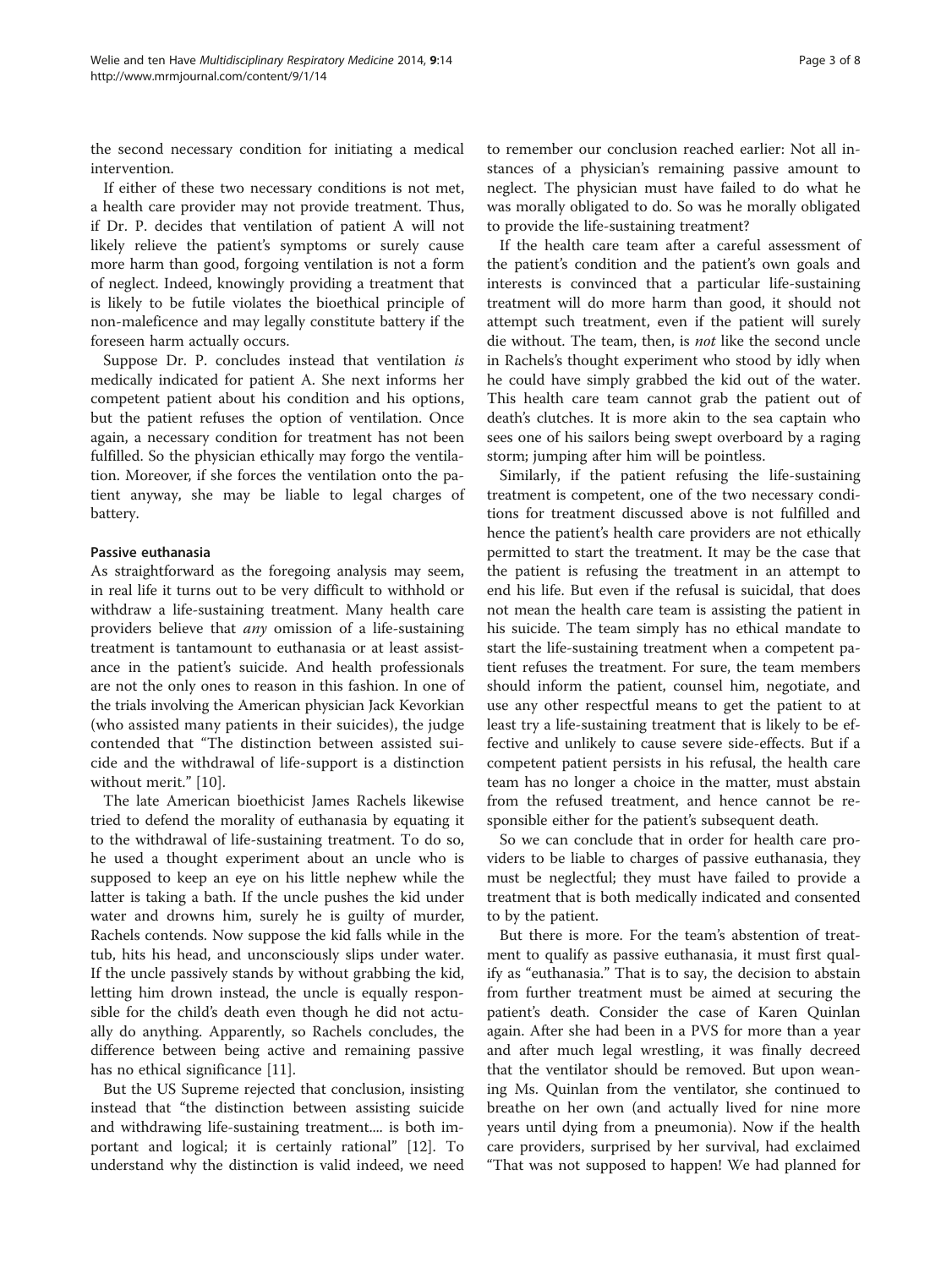her to die," this might have cast doubt on their intentions. But in the absence of evidence to the contrary, it is much more reasonable to assume that health care professionals who conclude that a treatment is doing more harm than good and hence needs to be forgone, do so out of the humble acknowledgment of and acquiescence in their own limits and in the limits of modern medicine more in general.

### The difference between withholding and withdrawing

So far, we have not distinguished between withholding and withdrawing a treatment. But as a matter of fact, it appears to be much more difficult for health professionals and family members to agree to the withdrawal of a life-sustaining intervention. Once a patient has been hooked up to life-sustaining technologies, those tend to acquire the status of a patient's own organs which it would be wrong to cut out. Consider artificial nutrition and hydration. We seem to forget that it was us who surgically made an artificial opening in the patient's abdominal wall and inserted a plastic tube through which factory-produced nutrients are being pushed by a manmade machine running on electricity supplied by the nearby power plant. There is nothing natural about this manner of consuming a meal. And yet the artificial feeding tube has somehow acquired the status of an umbilical cord that may not be cut.

From an ethical perspective the same two necessary conditions outlined earlier for medical treatments apply equally to the initiation of treatments and the continuation thereof. A health care provider needs to have both a medical indication and a consent to start treatment; and she likewise can only continue the provision of treatment when and as long as that treatment is still medically indicated and the patient is continuing to consent to its provision.

If, for example, the expected benefits of a treatment do not materialize and the harmful side-effects are more serious than expected, that treatment must be discontinued. It would be immoral to tell the patient "we are sorry that the treatment turned out to be harmful, but since we started it, it now must be continued." Likewise, if a competent patient withdraws his earlier consent for treatment, it would be immoral to tell the patient: "Sorry, but you should not have consented to us starting the treatment; your earlier consent now allows us to continue forcing it upon you."

In fact, the withholding of treatment is morally more risky that the withdrawing thereof. At least if a treatment was tried for a while and then shown not to benefit the patient, there is clear evidence that it is not medically indicated anymore. But decisions to withhold treatments prior to a trial period are always based on predictions only.

Finally, if a treatment of uncertain benefit is tried for a while, but the hoped-for benefits don't materialize, its withdrawal is not a new decision that must be ethically justified. Rather, it is the termination of a clinical experiment that failed.

# Clinical decision making - Part II The case of Mr. French

Mr. Peter French is a 62 year old man who had cardiac surgery two weeks before but is still in the Intensive Care Unit because the medical team has been unable to wean him off mechanical ventilation. The patient has a past history of both fibrotic and obstructive lung disease related to working in the stone cutting industry, as well as a 45 year heavy smoking history. Prior to surgery, the patient had significant dyspnea with exertion and was unable to walk up more than one flight of stairs without having to stop and rest. His exercise was also limited by chest pain, secondary to coronary artery disease. The preoperative medications included both inhaled bronchodilators and cardiac vasodilators. But preoperative pulmonary function studies showed a severe combined restricted and obstructive pulmonary dysfunction with minimal improvement after bronchodilators.

Extubation has been attempted twice with rapid deterioration in arterial blood gases, necessitating reintubation of the patient within six hours. The medical team is not in agreement on how to proceed. On the one hand, the team has not been able so far to identify any potentially reversible causes of the patient's ventilator dependency. On the other hand, the patient appears stable as long as he is ventilated. To add to the complexity, Mr. French himself, though unable to speak, has made it known that he wants the ventilator removed. His daughter, in contrast, wants everything possible done and argues that her father is depressed and suicidal, and the removal of the ventilator would be tantamount to assisting in that suicide. His son, finally, maintains that a willingness to remove the ventilator should imply willingness on the part of the health care team to end the patient's life rather than await a slow death from hypoxia.

As we pointed out earlier, in everyday life people are more likely to be held responsible for what they *did*, than for what they did *not* do. If what they did was good, we praise them; if it was bad, we blame them. But we don't typically praise them for not doing bad things, nor blame them for the many good things they could have done but did not. After all, the number of good things that a person can do in theory, far exceeds the average person's capacity for doing good. So it is only in specific situations when a person has an established moral obligation to do some good thing that we will blame him for his omission to act accordingly. Hence, in everyday life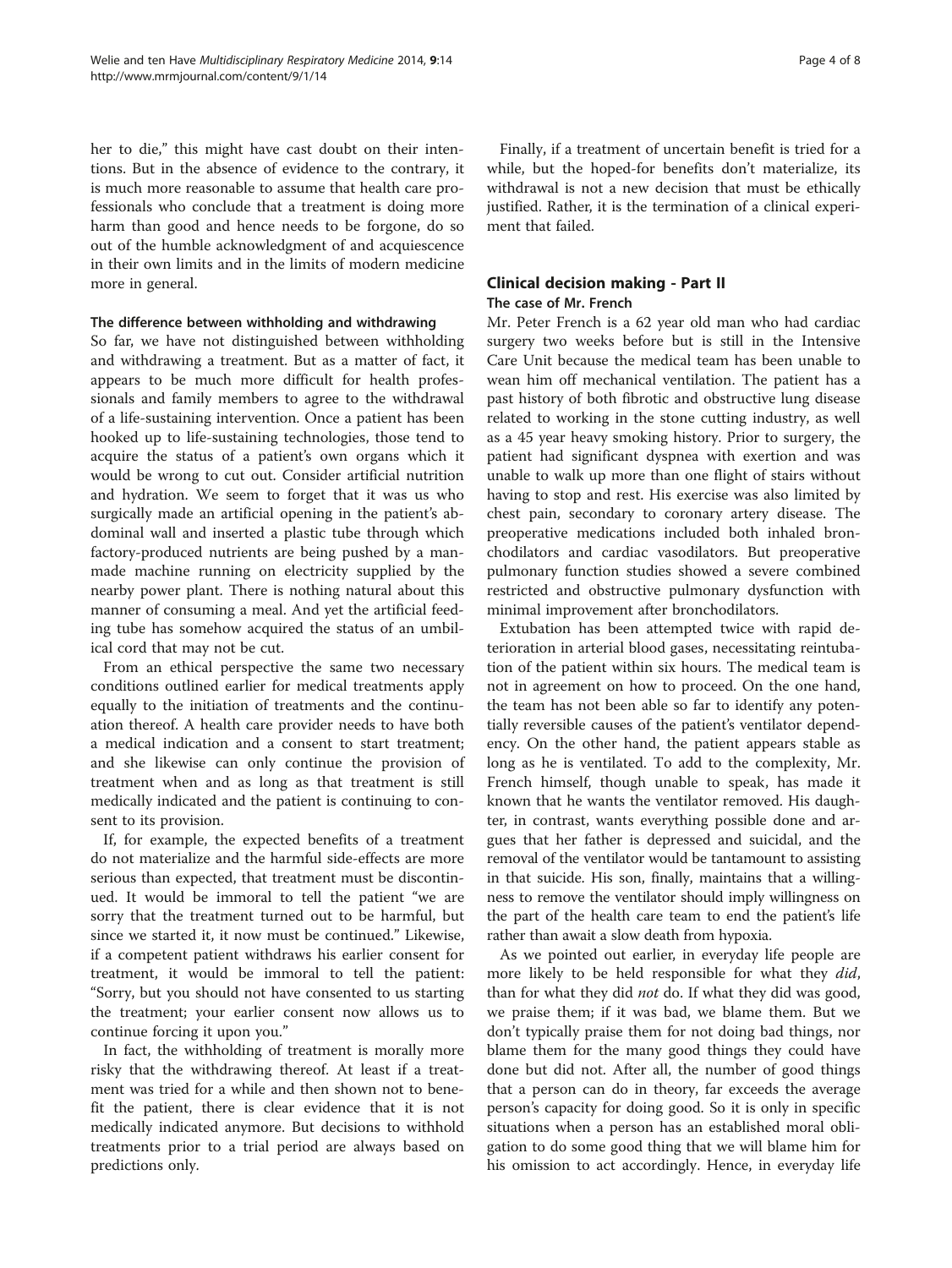doing something is morally more risky than remaining passive.

In contrast, in the world of health care, it is the forgoing of treatment that tends to generate more moral trepidation on the part of the care givers, desperation for the patient, dissension among family members, and severe anxiety for the institution's risk manager. There seems to be moral safety in at least doing something. And at times, even legislatures and courts support this type of medical activism.

But from a strictly ethical perspective it is the (continued) provision of a treatment that must be justified, not withholding or withdrawing a medical intervention. For example, only if a respiratory therapist wishes to initiate an intervention should he be ready to justify that action, proving that the intervention is medically indicated and that consent for the treatment has been obtained from the patient. A therapist does not need to justify why he is not offering to a patient a treatment option that is deemed futile (though he may have to explain to the patient what renders this particular intervention futile). From an ethical perspective, the default position is "do not treat."

As straightforward as these theoretical considerations are, they do not necessarily relieve the angst at the bedside. The clinical decision making process is often rendered more complicated still when and because it is not clear which medical treatments can benefit the patient and which have become futile. To make matters worse, in many such instances the patient is no longer competent to make decisions, has not left a clear advance directive, and family members disagree about which treatments to consent to and which to refuse on behalf of the patient. These different factors then become all mixed-up, yielding an emotionally volatile situation that defies a calm and mutually agreeable resolution.

The scenario sketched above exemplifies such a volatile situation. Although the case description is too sparse to enable a comprehensive ethical analysis, it does lend itself to illustrate how a systematic application of ethical considerations can promote a morally sound resolution.

## Clarifying the intent

The case of Mr. French is particularly charged because of the references made (by the daughter) to physician assistance in suicide (PAS) and even (by the son) to euthanasia. These two practices differ in the degree to which the patient himself or the health care provider is responsible for the final outcome, that is, the patient's death [\[13](#page-7-0)]. But they are similar in that both practices are aimed at that outcome. The patient's death is not simply an accident, nor even an undesired but tolerated side-

effect. Both in PAS and euthanasia, the patient's death is intended and the interventions are specifically chosen to bring about that outcome.

However, Mr. French's son is mistaken in his contention that every decision to withhold a life-sustaining treatment equates or should equate willingness to end the patient's life. As explained in the first part of this article, a willingness on the part of care givers to let go does not logically equate a willingness to bring about the patient's death. The former reflects an acceptance of one's limited powers as a healer in the face of human frailty and mortality; the latter reflects a desire to exert power over the situation and a belief that an enacted death is morally preferable to a natural death.

There certainly are instances in which withholding or withdrawing a life-sustaining treatment constitutes neglect and may be tantamount to assisting in suicide or even euthanasia. But the daughter is mistaken in concluding that withdrawal of the ventilator of Mr. French necessarily qualifies as such. Or at least the facts as presented do not allow for such a conclusion. The more likely interpretation is that a third and final attempt at withdrawing the ventilator would be motivated by the health care team's respect of the patient's autonomous decision to forgo further ventilation, and not be aimed at bringing about the patient's death.

In order to increase the odds of achieving consensus among all involved about the overall goals of treatment and care, it would be prudent for the medical team to meet with the patient and his children to explicitly discuss these goals. Except in those few countries where euthanasia is legal, it should be easy to reach consensus that the principal goal of the care is not to end the patient's life but shall only be to make the patient's remaining time of life the best possible time of life. Exactly how much time of life can be gained through medical interventions and at what price has yet to be ascertained. But the patient's death shall not be anybody's goal.

#### Determining futility

Having now agreed on the broad goal of the care to be rendered, the medical team can begin to determine which medical interventions are indicated for Mr. French, and which would be futile. Any treatment that is indicated should be presented to Mr. French for his consent. But any intervention that is deemed futile should be withheld or withdrawn.

We stipulated earlier that a treatment is medically indicated, as opposed to futile, if it is likely to benefit the patient. This definition contains two terms that health care professionals use routinely but that are actually very difficult to define and ascertain. "Likelihood" may seem a simple statistical concept, representing the odds that a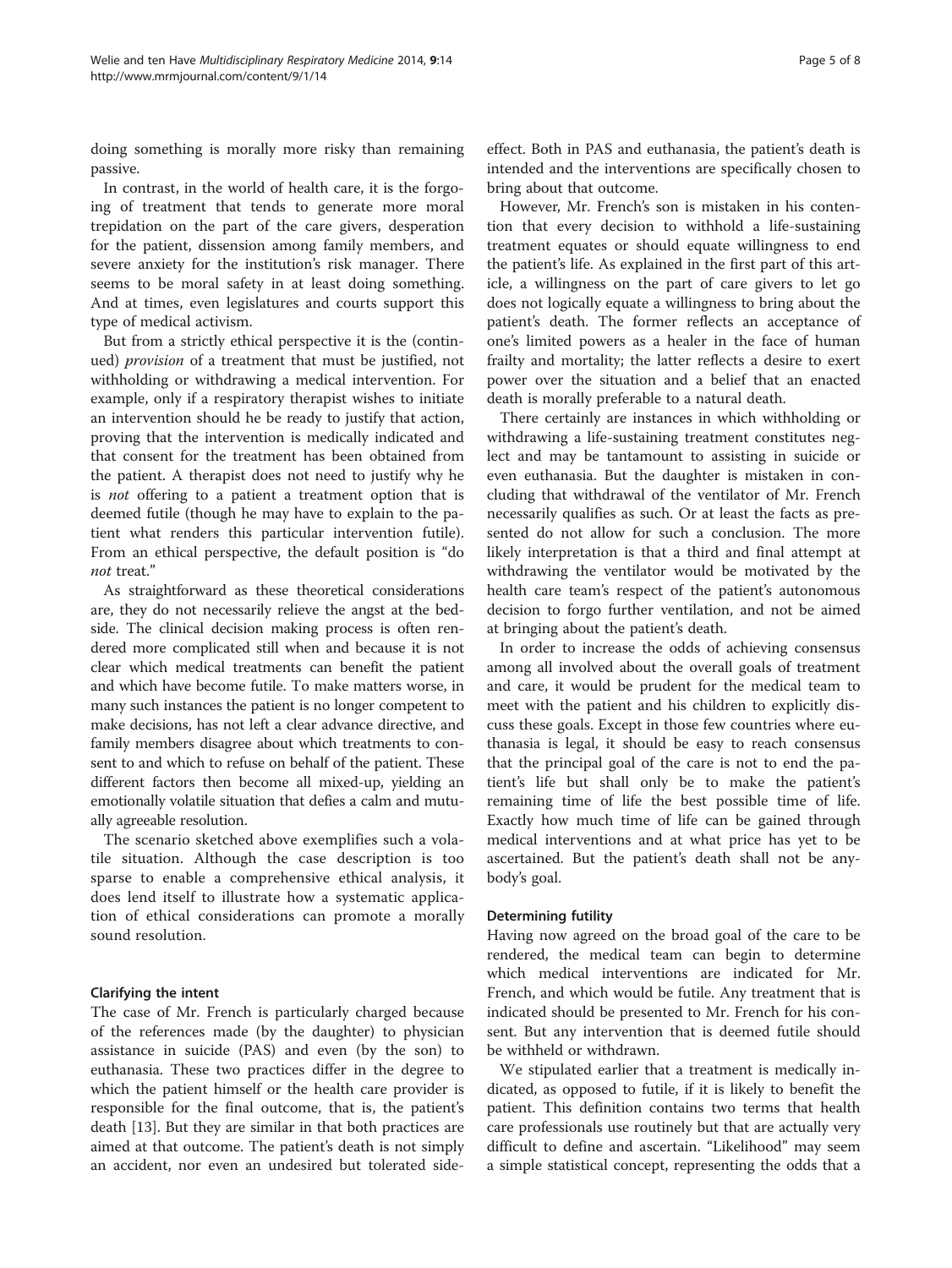particular outcome will come about. But what is the ethical relevance of such odds? Should a physician abstain from any treatment that has only a 49% chance of benefitting the patient because the treatment is more likely to cause harm than good? Would a patient be a poor steward of his God given life if he refuses a treatment that has a 10% chance of extending his life? What if the odds are 25%? Or 5%?.

Equally difficult is it to define the concept of "benefit." To benefit a patient literally means to do good for the patient. But this presumes that we know what is good for the patient. Clearly, an assessment of what is for the good of the patient is not a scientific, value neutral judgment. But neither are derivative assessments, such as what is normal or abnormal, what is healthy or unhealthy, physiological or pathological. None of these terms is value neutral.

In most clinical scenarios, we can use these terms without actually defining them because the goals of treatment are clear and mutually agreeable to both the patients and their caregivers. But when health can no longer be achieved, when life's end is nearing, when suffering is severe and the means to relieve it have themselves nasty side-effects, it is suddenly no longer selfevident what is in the patient's best interests, neither to the health care professionals, nor to the patients' family members or even the patients.

Thus, it would behoove the team to very carefully assess the specific goals of continued treatment of Mr. French. Is the patient tired of living with his disabilities and no longer able to muster the mental energy to adjust his life yet again to still more restrictions on his physical functioning? Does he dread being held hostage for the remainder of his life to a breathing machine? Is he angry and upset about the disappointing outcome of the surgery but deep down longing for a few more years on this earth?

Upon achieving more insight into the specific goals, the medical team can determine the available means to achieve those goals, how likely the goals can be achieved with those means, and what are the unintended but likely and harmful side-effects of the various treatment options. Armed with a carefully considered set of treatment options, the team might be able to provide Mr. French with a third alternative between more of the same, or death. And if nothing else, an honest and humble admission of the team's own moral discomfort with either of the two aforementioned options may lead to some sort of negotiated deal between patient and team that buys the team more time to develop alternative options, and assures the patient that the medical team is ready to let him go when the extension of the treatment trial has run its course without yielding the improvement that everybody had been hoping for.

#### Competence and consent

Almost as difficult, or at least as contentious, as defining and determining futility is the definition and determination of patient decision making incompetence. As long as patients agree to proposed treatments, medical providers tend to assume that patients are competent – as if the mere fact that a patient agrees with his physician proves that the patient is competent. Conversely, if the patient does not consent or withdraws an earlier consent, almost immediately questions will be raised about his competence. This equation of a patient refusal with patient decision making incompetence makes a mockery of patient autonomy and signals a return to oldfashioned paternalism.

But even if we grant that this is not how patient decision making incompetence should be ascertained, that does not tell us how it should be done. As recent research has made clear, there is no consensus among either ethical, legal, or psychological experts about the definition and determination of this key concept in medical ethics [[14](#page-7-0)]. There is even less agreement about the determination of reliable alternate sources of consent for treatment after patients have been determined incompetent.

In the case of Mr. French, it is possible that the unexpected and very disappointing outcome of the cardiac surgery has caused a depression. It would be important for the health care team to assess whether such a depressive mood is clouding the patient's free decision making abilities to such an extent that he is incompetent to provide consent. But unless and until Mr. French has been proven incompetent, he should be considered competent.

Also, if Mr. French were to be found incompetent, this does not suddenly justify continuing the ventilation. The team would still need to get the consent for continued treatment from somewhere. It is not at all clear how or from whom the consent for continued ventilation can be obtained in this case. And it is certainly possible that a surrogate decision maker would likewise refuse continued ventilation, arguing that Mr. French, had he been competent, would himself have refused.

For a consent to treatment to be valid, it must be issued by a competent patient or surrogate, and it must be an informed consent. Although it is not the case that a patient's refusal of treatment is valid only if it is an informed refusal, the care team should always strive to properly inform the patient about his condition, prognosis, and options. The facts of the case scenario do not tell us whether Mr. French, while competent, has been properly informed and carefully considered the information provided. For example, does he know what options are available to him besides a life in the ICU? Has he met other patients who have learned to live with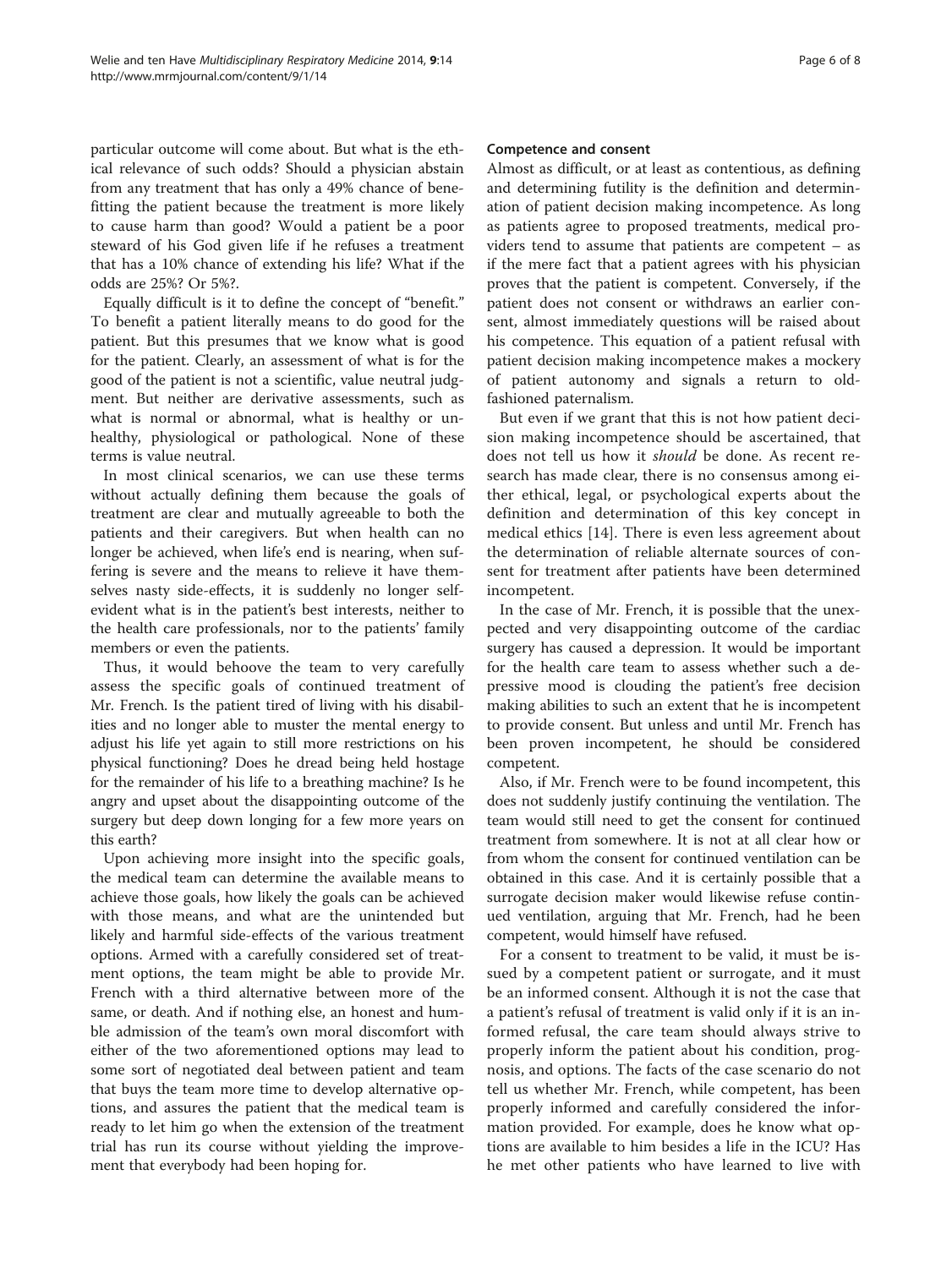<span id="page-6-0"></span>similar disabilities? Also, is he being protected against too much information, specifically distracting and confounding information provided by his two quarreling children?

### Conclusions

When death comes knocking on the door, patients, family members, and health care providers alike shift into rescue mode [9]. We want to do something, try another diagnostic tool, attempt another medication, enroll in a clinical trial, anything. Add to this drive to act the widespread belief that medicine can literally achieve miracles, and it is easy to understand why it is so difficult for all involved to withhold a life-sustaining treatment and even more difficult to withdraw one that has already been started.

In these situations it behooves care givers to remember that, ethically, the default position is not to treat. It is the initiation or continuation of medical interventions that must be ethically justified. Such interventions, including life-sustaining medical treatments, are ethically justified only if both of the following necessary conditions have been met: (1) the treatment must be medically indicated; and (2) there must be a consent for the indicated treatment.

As in the case of Mr. French, it is often difficult to ascertain which medical interventions are indicated and which have become futile. Moreover, a risky intervention with a very small chance of success may be beneficial to one patient but futile for another. But once it has been determined that a particular intervention is not indicated, it should not even be offered to the patient (though it may necessary to explain to the patient why the intervention is futile). And if an intervention was initiated in the belief that it was going to benefit the patient, but has since been found to do more harm than good, it should be withdrawn. Such forgoing of a futile medical intervention is not tantamount to passive euthanasia but acquiescence in the mortality of human beings and the limits of medical power.

Because the patient's good is not a value-neutral, statistical concept, care givers have to involve their patients in order to determine what treatments will benefit them and what treatments, hence, are indicated. But since the patient is the one undergoing the medical intervention, the patient always gets the final say. Treatments, even those that are clearly indicated, cannot be started or continued unless and only as long as the patient consents.

Mr. French's refusal of continued ventilation does not prove his incompetence. Unless Mr. French is diagnosed as suffering from a clinical depression that clouds his decision making capacity, we have to assume he is

competent. Hence, the members of the medical team are ethically required to abide by his refusal of further ventilation. That does not bar the team members from expressing their own moral discomfort or recommending a longer trial period, as long as such "pressure" is exerted in a manner that fully respects the patient's autonomy. But if Mr. French persists in his refusal, the care team has no choice but to discontinue the ventilation, and then seek to provide the best palliative support possible for Mr. French.

Finally: even if Mr. French were to reveal that by refusing continued ventilation, he is actually seeking to end his own life, this does not mean that the physicians likewise seek to bring about the patient's death if they remove the ventilator. They need the patient's consent to treat or continue treatment, and they no longer have it. Stepping back, then, does not amount to assisting in the patient's suicide, but is a token of respect for the patient's autonomy.

#### Competing interests

The authors declare that they have no competing interests.

#### Acknowledgement

The authors wish to acknowledge the constructive criticism received from the journal's anonymous reviewers as well as the faculty members at Creighton University's Center for Health Policy and Ethics.

#### Author details

<sup>1</sup> Center for Health Policy and Ethics, Creighton University, 2500 California Plaza, Omaha NE 68178, USA. <sup>2</sup> Center for Healthcare Ethics, Duquesne University, Fisher Hall 300, 600 Forbes Avenue, Pittsburgh, PA 15282, USA.

#### Received: 10 February 2014 Accepted: 26 February 2014 Published: 11 March 2014

#### References

- 1. In re Quinlan. 1976. 70 N.J. 10, 355 A.2d 647 (1976), cert. denied, 429 U.S. 922.
- 2. Lydia E. Hall Hospital v. Cinque. 116 Misc.2d 477, 455 N.Y.S.2d 706 (N.Y. Sup. Ct. 1982).
- 3. Burton K: Dax's Case [video documentary]. New York, NY: Unicorn Media, Inc. for Concern for Dying; 1985.
- 4. Caplan AL, McCartney JJ, Sisti DA (Eds): The Case of Terri Schiavo: Ethics at the End of Life. Amherst, NY: Prometheus Books; 2006.
- 5. Wozniacka G, Cone T: Glenwood Gardens CPR Case: Independent living home defends nurse who refused to help ailing patient. In Huffington Post. March 04, 2013. On-line at: [http://www.huffingtonpost.com/2013/](http://www.huffingtonpost.com/2013/03/04/nursing-home-cpr-case_n_2804575.html) [03/04/nursing-home-cpr-case\\_n\\_2804575.html](http://www.huffingtonpost.com/2013/03/04/nursing-home-cpr-case_n_2804575.html). Retrieved August 25, 2013.
- 6. Bloom HL, Shukrullah I, Cuellar JR, Lloyd MS, Dudley SC, Zafari AM: Longterm survival after successful in hospital cardiac arrest resuscitation. Am Heart J 2007, 153:831–836.
- 7. Mohr M, Bömelburg K, Bahr J: Reanimations versuche in Senioren einrichtungen: lebensrettung am lebensende? [Attempted CPR in nursing homes - life-saving at the end of life?]. Anasthesiol Intensivmed Notfallmed Schmerzther 2001, 36(9):566–572.
- 8. Buschmann CT, Tsokos M: Frequent and rare complications of resuscitation attempts. Intensive Care Med 2009, 35(3):397–404.
- 9. Stanton Chapple H: No Place for Dying: hospitals and the ideology of rescue. Walnut Creek, CA: Left Coast Press; 2010.
- 10. Betzold M: 'Suicide Doctor' cleared again. In Sun Journal (Lewiston, Maine). 1992:1–8. [http://news.google.com/newspapers?nid=bcT4vkklUMwC&dat=](http://news.google.com/newspapers?nid=bcT4vkklUMwC&dat=19920722&printsec=frontpage&hl=en) [19920722&printsec=frontpage&hl=en](http://news.google.com/newspapers?nid=bcT4vkklUMwC&dat=19920722&printsec=frontpage&hl=en); retrieved August 25, 2013.
- 11. Rachels J: The End of Life. Euthanasia and Morality. New York, NY: Oxford University Press; 1986.